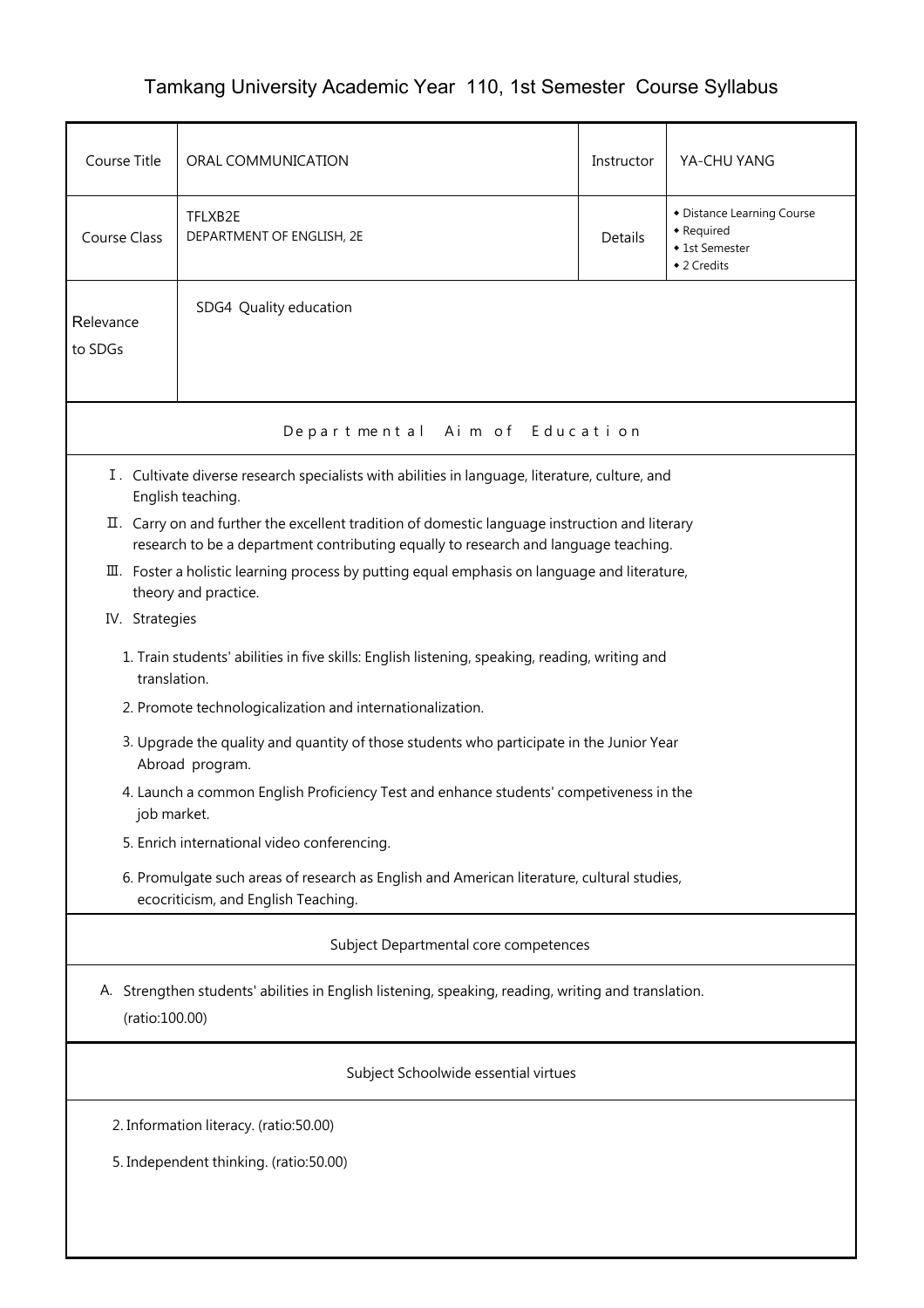|                                                                                                                                                                                                                                                                                                                                                                                                                                                                                                                                               | Course<br>Introduction                                                                                                          |                                                 | to current global and local issues. | The main aim of this course is to sharpen students' English listening and speaking<br>skills. Students will practice developing and delivering ideas in English with respect |                                                                                                                                |  |
|-----------------------------------------------------------------------------------------------------------------------------------------------------------------------------------------------------------------------------------------------------------------------------------------------------------------------------------------------------------------------------------------------------------------------------------------------------------------------------------------------------------------------------------------------|---------------------------------------------------------------------------------------------------------------------------------|-------------------------------------------------|-------------------------------------|------------------------------------------------------------------------------------------------------------------------------------------------------------------------------|--------------------------------------------------------------------------------------------------------------------------------|--|
| The correspondences between the course's instructional objectives and the cognitive, affective,<br>and psychomotor objectives.<br>Differentiate the various objective methods among the cognitive, affective and psychomotor<br>domains of the course's instructional objectives.<br>I. Cognitive: Emphasis upon the study of various kinds of knowledge in the cognition of<br>the course's veracity, conception, procedures, outcomes, etc.<br>II. Affective: Emphasis upon the study of various kinds of knowledge in the course's appeal, |                                                                                                                                 |                                                 |                                     |                                                                                                                                                                              |                                                                                                                                |  |
| morals, attitude, conviction, values, etc.<br>III. Psychomotor: Emphasis upon the study of the course's physical activity and technical<br>manipulation.                                                                                                                                                                                                                                                                                                                                                                                      |                                                                                                                                 |                                                 |                                     |                                                                                                                                                                              |                                                                                                                                |  |
| No.                                                                                                                                                                                                                                                                                                                                                                                                                                                                                                                                           |                                                                                                                                 | <b>Teaching Objectives</b><br>objective methods |                                     |                                                                                                                                                                              |                                                                                                                                |  |
| $\mathbf 1$                                                                                                                                                                                                                                                                                                                                                                                                                                                                                                                                   | Students will enhance their language skills through various group<br>Cognitive<br>activities and cross-cultural communications. |                                                 |                                     |                                                                                                                                                                              |                                                                                                                                |  |
|                                                                                                                                                                                                                                                                                                                                                                                                                                                                                                                                               |                                                                                                                                 |                                                 |                                     | The correspondences of teaching objectives : core competences, essential virtues, teaching methods, and assessment                                                           |                                                                                                                                |  |
| No.                                                                                                                                                                                                                                                                                                                                                                                                                                                                                                                                           | Core Competences                                                                                                                |                                                 | <b>Essential Virtues</b>            | <b>Teaching Methods</b>                                                                                                                                                      | Assessment                                                                                                                     |  |
| 1                                                                                                                                                                                                                                                                                                                                                                                                                                                                                                                                             | A                                                                                                                               |                                                 | 25                                  | Lecture, Discussion                                                                                                                                                          | Testing,<br>Discussion(including<br>classroom and online),<br>Report(including oral and<br>written), Activity<br>Participation |  |
|                                                                                                                                                                                                                                                                                                                                                                                                                                                                                                                                               |                                                                                                                                 |                                                 |                                     | Course Schedule                                                                                                                                                              |                                                                                                                                |  |
| Note for Distance Learning Course : Please clearly indicate synchronous and asynchronous courses.                                                                                                                                                                                                                                                                                                                                                                                                                                             |                                                                                                                                 |                                                 |                                     |                                                                                                                                                                              |                                                                                                                                |  |
| Week                                                                                                                                                                                                                                                                                                                                                                                                                                                                                                                                          | Date<br>$110/09/22$ ~                                                                                                           |                                                 |                                     | <b>Course Contents</b>                                                                                                                                                       | Note                                                                                                                           |  |
| 1                                                                                                                                                                                                                                                                                                                                                                                                                                                                                                                                             | 110/09/28                                                                                                                       | Introduction                                    |                                     |                                                                                                                                                                              |                                                                                                                                |  |
| 2                                                                                                                                                                                                                                                                                                                                                                                                                                                                                                                                             | $110/09/29 \sim$<br>110/10/05                                                                                                   | World Englishes                                 |                                     |                                                                                                                                                                              |                                                                                                                                |  |
| 3                                                                                                                                                                                                                                                                                                                                                                                                                                                                                                                                             | $110/10/06 \sim$<br>110/10/12                                                                                                   | Video Conference Preparation                    |                                     |                                                                                                                                                                              |                                                                                                                                |  |
|                                                                                                                                                                                                                                                                                                                                                                                                                                                                                                                                               |                                                                                                                                 |                                                 |                                     |                                                                                                                                                                              |                                                                                                                                |  |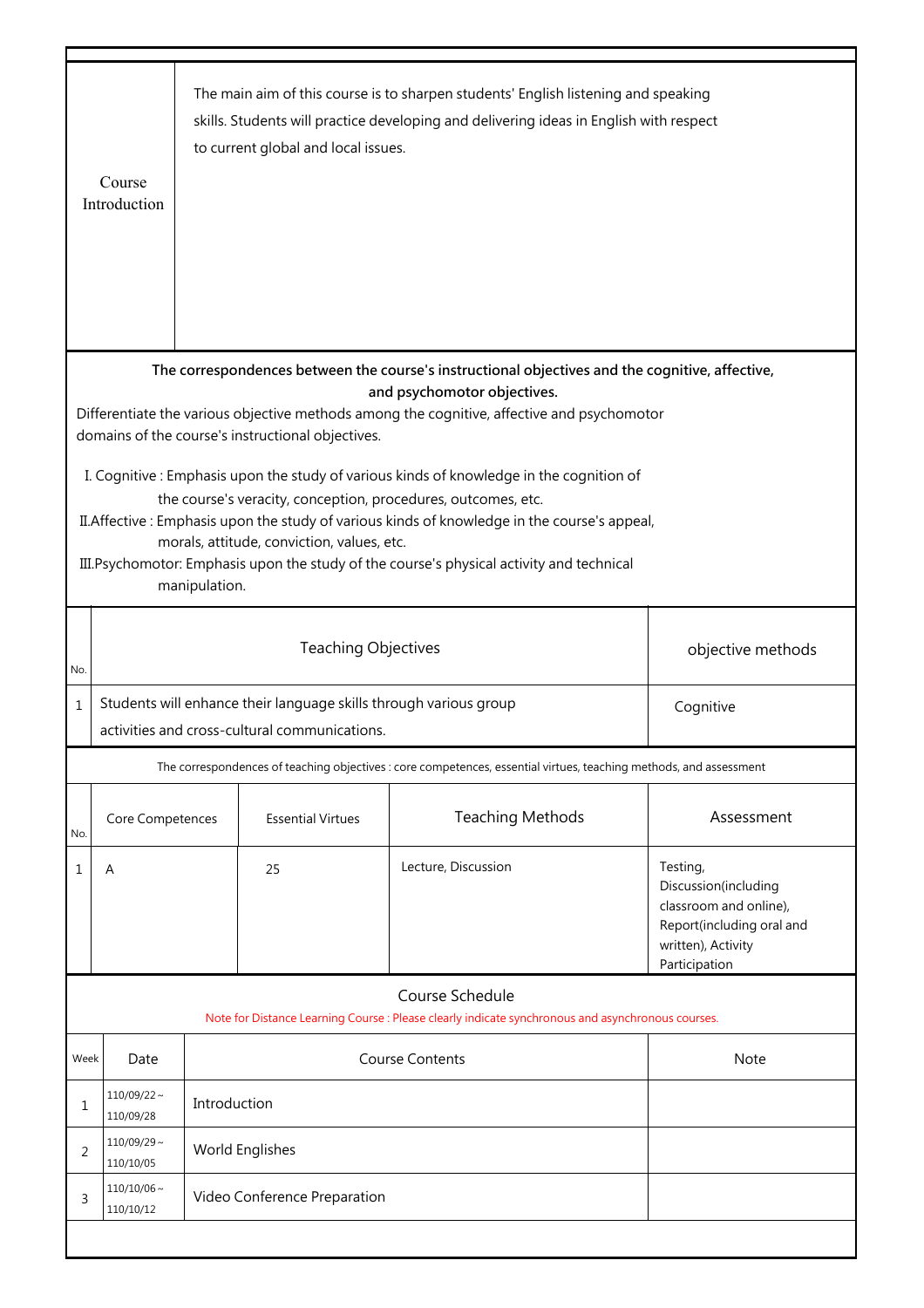| 4                                          | $110/10/13$ ~<br>110/10/19                                               | Joint Chat Session I                                                                                                                                            |  |  |  |
|--------------------------------------------|--------------------------------------------------------------------------|-----------------------------------------------------------------------------------------------------------------------------------------------------------------|--|--|--|
| 5                                          | $110/10/20$ ~<br>Video Conference Preparation Presentations<br>110/10/26 |                                                                                                                                                                 |  |  |  |
| 6                                          | $110/10/27$ ~<br>110/11/02                                               | Joint Chat Session II                                                                                                                                           |  |  |  |
| 7                                          | $110/11/03$ ~<br>110/11/09                                               | Synchronous Video Conference 1                                                                                                                                  |  |  |  |
| 8                                          | $110/11/10 \sim$<br>110/11/16                                            | Synchronous Video Conference 2                                                                                                                                  |  |  |  |
| 9                                          | $110/11/17$ ~<br>110/11/23                                               | Midterm Exam Week                                                                                                                                               |  |  |  |
| 10                                         | $110/11/24$ ~<br>110/11/30                                               | Synchronous Video Conference 3                                                                                                                                  |  |  |  |
| 11                                         | $110/12/01$ ~<br>110/12/07                                               | Joint Chat Session III                                                                                                                                          |  |  |  |
| 12                                         | $110/12/08 \sim$<br>110/12/14                                            | Joint Chat Session IV                                                                                                                                           |  |  |  |
| 13                                         | $110/12/15$ ~<br>110/12/21                                               | <b>Speech Activities</b>                                                                                                                                        |  |  |  |
| 14                                         | $110/12/22$ ~<br>110/12/28                                               | <b>Speech Activities</b>                                                                                                                                        |  |  |  |
| 15                                         | $110/12/29$ ~<br><b>Final Projects</b><br>111/01/04                      |                                                                                                                                                                 |  |  |  |
| 16                                         | $111/01/05$ ~<br><b>Final Projects</b><br>111/01/11                      |                                                                                                                                                                 |  |  |  |
| 17                                         | $111/01/12$ ~<br>Final Exam Week<br>111/01/18                            |                                                                                                                                                                 |  |  |  |
| 18                                         | $111/01/19 \sim$<br>(Supplement Teaching Week)<br>111/01/25              |                                                                                                                                                                 |  |  |  |
| Requirement                                |                                                                          | Attendance and participation are strictly required.                                                                                                             |  |  |  |
| <b>Teaching Facility</b>                   |                                                                          | Computer, Projector                                                                                                                                             |  |  |  |
| Textbooks and<br><b>Teaching Materials</b> |                                                                          |                                                                                                                                                                 |  |  |  |
| References                                 |                                                                          |                                                                                                                                                                 |  |  |  |
| Number of<br>Assignment(s)                 |                                                                          | (Filled in by assignment instructor only)<br>$\overline{2}$                                                                                                     |  |  |  |
| Grading<br>Policy                          |                                                                          | Attendance:<br>$\blacklozenge$ Mark of Usual: 50.0 % $\blacklozenge$ Midterm Exam:<br>$\%$<br>%<br>Final Exam:<br>20.0 %<br>Other $\langle TA \rangle$ : 30.0 % |  |  |  |
|                                            |                                                                          |                                                                                                                                                                 |  |  |  |